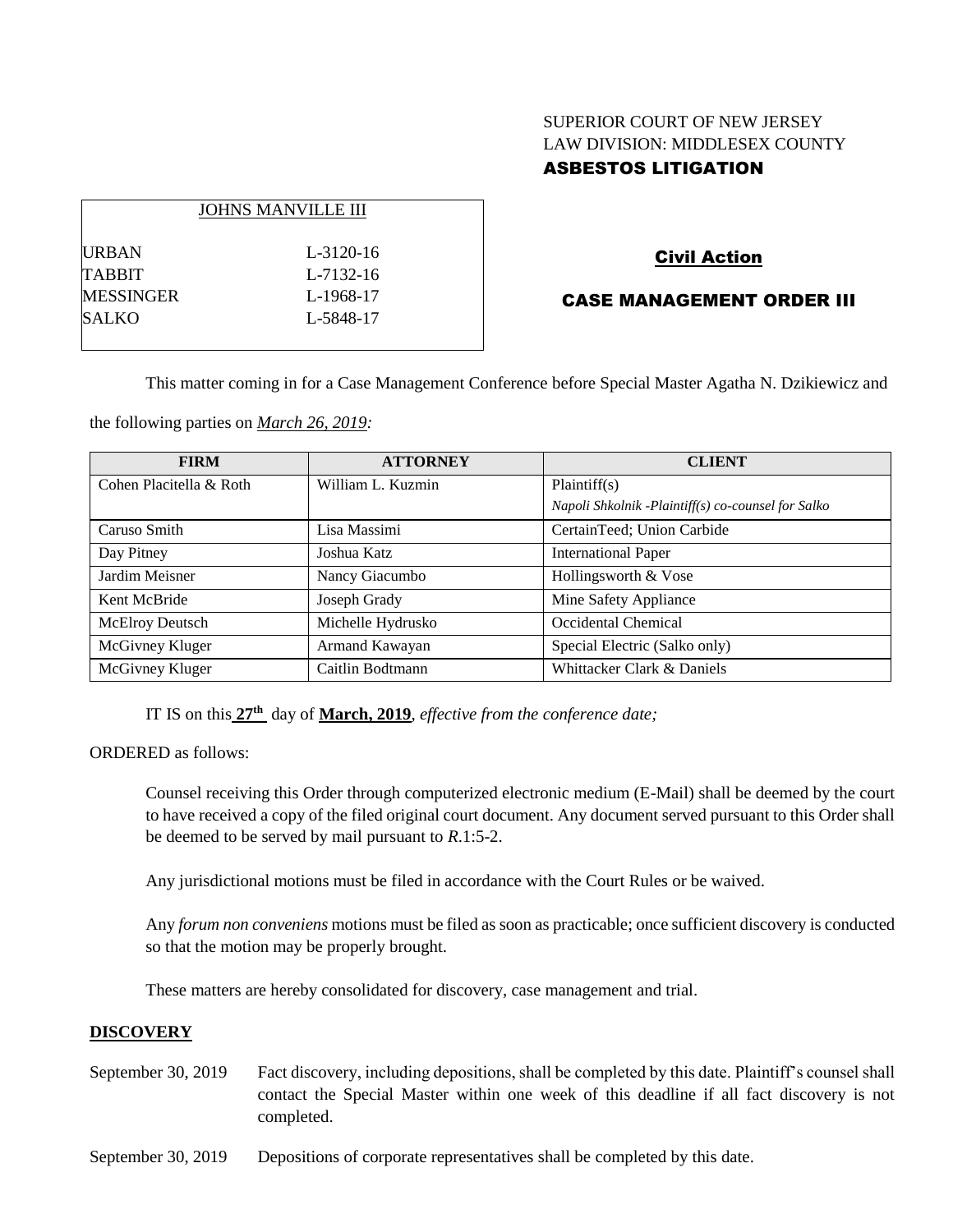## **EARLY SETTLEMENT**

September 3, 2019 Settlement demands shall be served on all counsel and the Special Master by this date.

## **MEDICAL EXPERT REPORT**

- November 29, 2019 Plaintiff shall serve medical expert reports by this date.
- November 29, 2019 Upon request by defense counsel, plaintiff is to arrange for the transfer of pathology specimens and x-rays, if any, by this date.
- March 31, 2020 Defendants shall identify its medical experts and serve medical reports, if any, by this date. In addition, defendants shall notify plaintiff's counsel (as well as all counsel of record) of a joinder in an expert medical defense by this date.

## **LIABILITY EXPERT REPORTS**

- November 29, 2019 Plaintiff shall identify its liability experts and serve liability expert reports by this date or waive any opportunity to rely on liability expert testimony.
- March 31, 2020 Defendants shall identify its liability experts and serve liability expert reports, if any, by this date or waive any opportunity to rely on liability expert testimony.

## **SUMMARY JUDGMENT MOTION PRACTICE**

- December 20, 2019 Plaintiff's counsel shall advise, in writing, of intent not to oppose motions by this date.
- January 17, 2020 Summary judgment motions shall be filed no later than this date.
- February 14, 2020 Last return date for summary judgment motions.

#### **ECONOMIST EXPERT REPORTS**

- November 29, 2019 Plaintiff shall identify its expert economists and serve expert economist report(s), if any, by this date or waive any opportunity to rely on economic expert testimony.
- March 31, 2020 Defendants shall identify its expert economists and serve expert economist report(s), if any, by this date or waive any opportunity to rely on economic expert testimony.

#### **EXPERT DEPOSITIONS**

April 30, 2020 Expert depositions shall be completed by this date. To the extent that plaintiff and defendant generic experts have been deposed before, the parties seeking that deposition in this case must file an application before the Special Master and demonstrate the necessity for that deposition. To the extent possible, documents requested in a deposition notice directed to an expert shall be produced three days in advance of the expert deposition. The expert shall not be required to produce documents that are readily accessible in the public domain.

 $\_$  ,  $\_$  ,  $\_$  ,  $\_$  ,  $\_$  ,  $\_$  ,  $\_$  ,  $\_$  ,  $\_$  ,  $\_$  ,  $\_$  ,  $\_$  ,  $\_$  ,  $\_$  ,  $\_$  ,  $\_$  ,  $\_$  ,  $\_$  ,  $\_$  ,  $\_$  ,  $\_$  ,  $\_$  ,  $\_$  ,  $\_$  ,  $\_$  ,  $\_$  ,  $\_$  ,  $\_$  ,  $\_$  ,  $\_$  ,  $\_$  ,  $\_$  ,  $\_$  ,  $\_$  ,  $\_$  ,  $\_$  ,  $\_$  ,